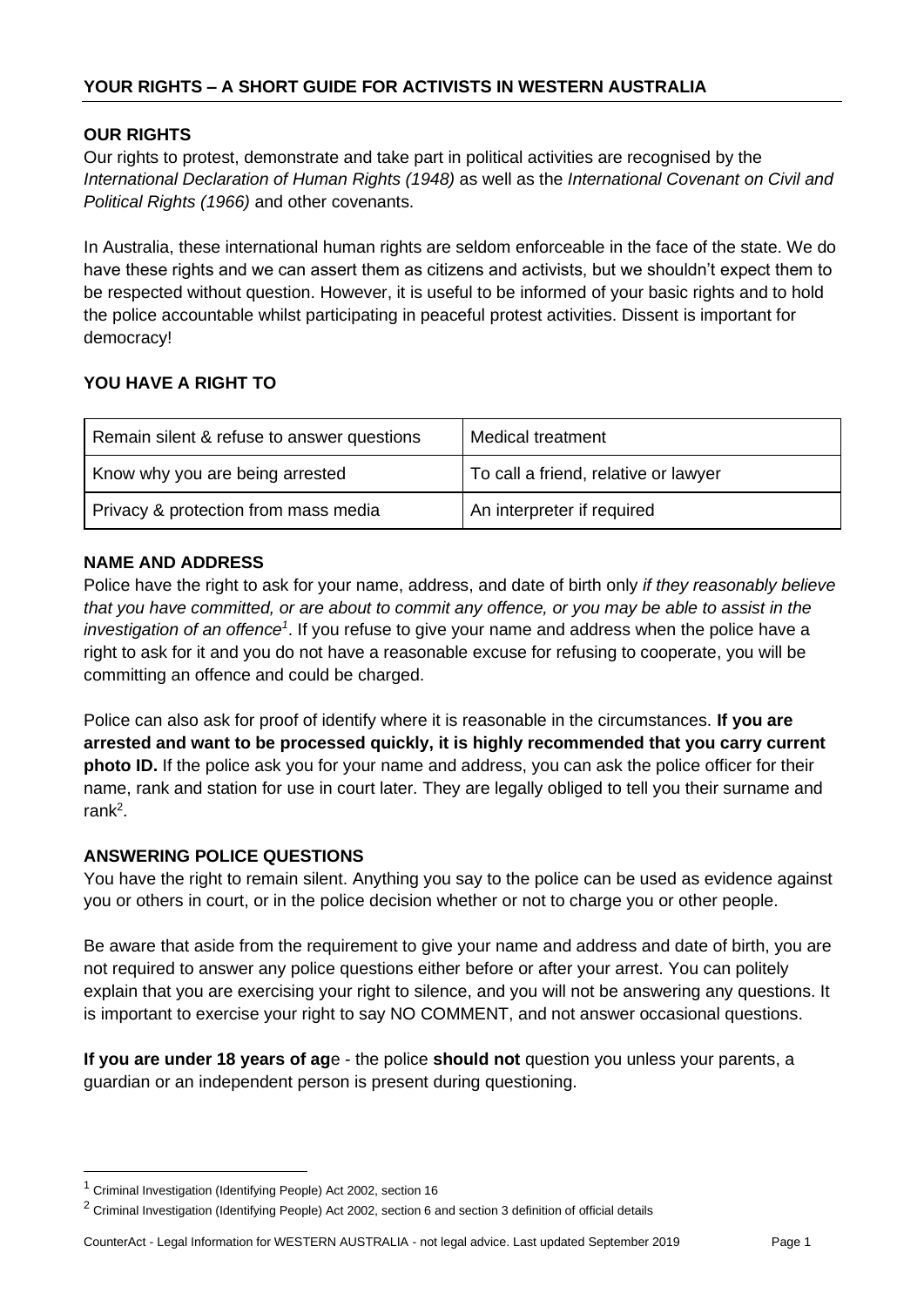## **BEING ARRESTED**

Arrest is the process by which police can lawfully take you into their custody.

Police are not required to give you a warning prior to arresting you, but often they will.

Police must formally tell you they are arresting you. You should always ask the police officer; "Am I under arrest?" and "What for? Remember what they say. In most cases, it is necessary for police to inform you of the reason for the arrest.

## **HINDERING OR RESISTING ARREST**

A police officer may charge you with obstruction/hinder/resisting arrest if you try to stop them from arresting you. It is an offence to actively resist or hinder a legal arrest (yours or another's). There is a risk of being charged by going limp/passive resistance. It is a minor charge.

## **CONTACTING LEGAL ADVICE AND SUPPORT**

The police will usually give you an opportunity to contact a friend, relative or lawyer if you have been arrested. There is a custody notification system in WA for Aboriginal people soon to be implemented, so the Aboriginal Legal Service should be notified on your request. (Oct 2019)

## **PHOTOGRAPHS AND "IDENTIFYING PARTICULARS" AND DNA**

For almost all offences, the Police may request 'Identifying Particulars'. These include palm prints, fingerprints, footprints, photographs and measurements, and DNA sample (swabs or hair sample)<sup>3</sup>

DNA samples can be taken by police from anyone charged with a "serious offence". Serious offence in this law means an offence the statutory penalty for which is imprisonment for 12 months or more, which is almost all offences in WA (except disorderly conduct). The police will first seek consent, and if you do not consent, then the police have the power to take the identifying details without your consent. If later the charge is dropped or you are found not guilty, you have the right to have your DNA sample destroyed and removed from the police database.

## **SEARCHES**

Police do not have an automatic right to search you. Police must follow certain rules when searching you, including respecting your dignity; limiting any public search to a pat down search, if possible, and having a police officer of the same sex carry out the search, unless an immediate search is required.

## Your place

Police can search your place 3 different ways:

1) With your consent (they turn up at your place and ask to come in, and you agree). You don't have to consent.

2) With a Search warrant (approved by a JP)

3) Police reasonably suspect that violence is happening or about to happen in your home. They can enter without a warrant in this situation.

## Your Car

Police have power to search a vehicle if they reasonably suspect that the car will be used to facilitate an offence or to help someone leave after committing an offence. Police can search the vehicle to prevent it being used for an offence or to get away after an offence. Police have powers under the Misuse of Drugs Act to search your car if they reasonably suspect that there is anything to do with a drugs offence in the vehicle.

CounterAct - Legal Information for WESTERN AUSTRALIA - not legal advice. Last updated September 2019 Page 2

<sup>&</sup>lt;sup>3</sup> Criminal Investigation (Identifying People) Act 2002 section 47 and definition of serious offence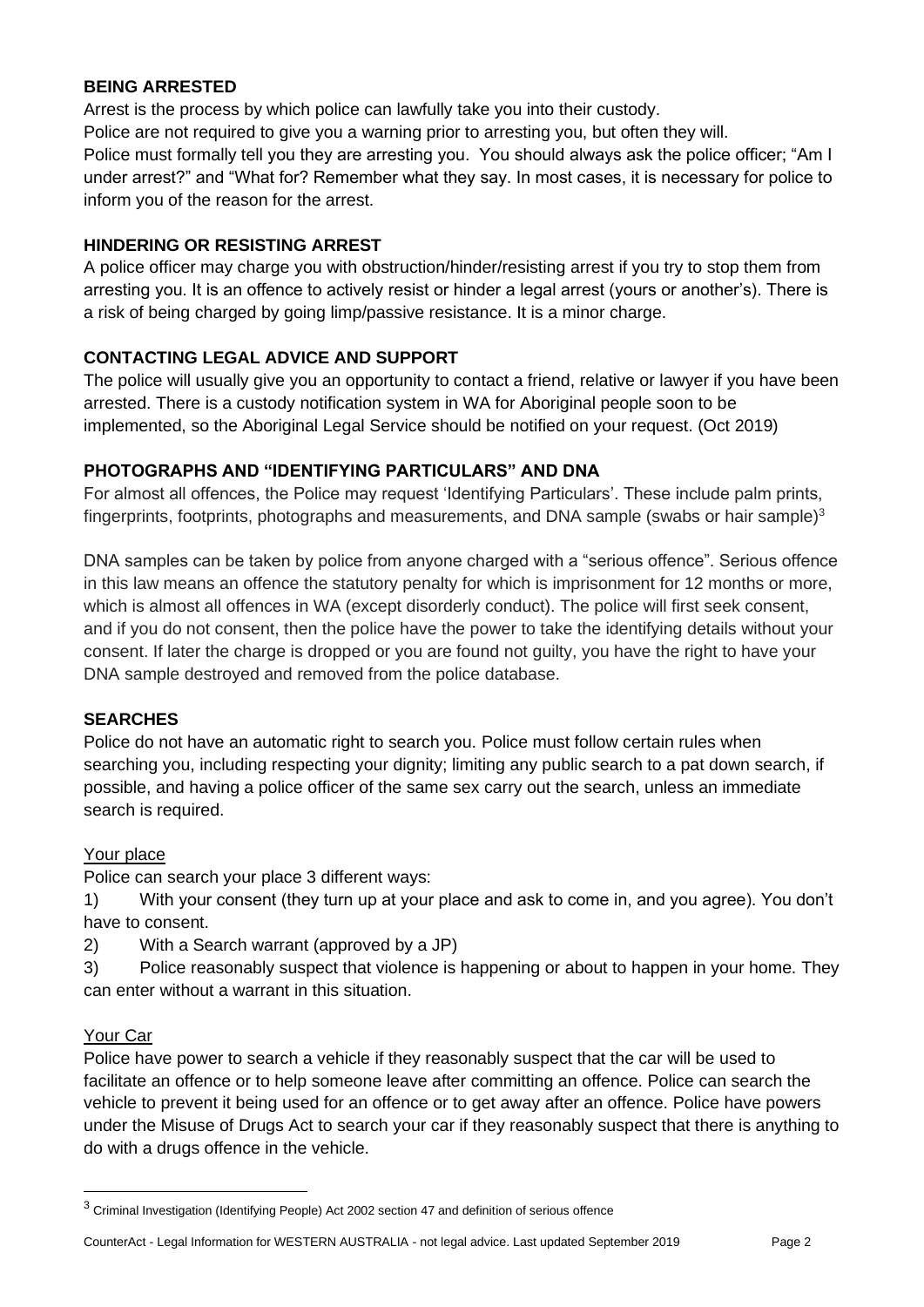# Yourself

Before a basic search or a strip search is carried out, the person searching you must, if possible:

- identify themselves
- tell you the reason for the search
- ask you whether you agree to the search
- advise you that the search can still be carried out even if you do not agree, and advise you that it is an offence to try to stop the search being done.

Police have power to conduct a basic strip search if they reasonably suspect that you have something relevant to an offence. There are rules about how police conduct strip searches (it should be in private and conducted by someone of the same sex). Most activists are not strip searched, but there is unfortunately a history of WA police very occasionally strip searching some activists for deterrence reasons.

# **GETTING OUT OF CUSTODY**

After an arrest, a person can be detained by a police officer for a "reasonable time". In WA this generally means six hours and an extension can be granted for another six by a senior officer. Any longer than 12 hours requires approval of a magistrate. Make a note of the name of the arresting officer and the time you were taken into custody and released.

Just because you have been arrested doesn't mean that you will necessarily be charged. You may be:

| Released without charge              | Charged and released on bail              |
|--------------------------------------|-------------------------------------------|
| Released and charged at a later date | Charged and brought before a bail justice |
| Receive an infringement notice       |                                           |

If you are being released, you will be asked to confirm that:

- The police have not taken anything from you
- · You have been treated reasonably
	- You have received your police charge sheets

You can raise any issues with your treatment at this point. You do not have to sign or confirm anything if you do not want to.

# **BAIL**

Bail is simply an undertaking (promise) that you will appear in court on the day your charge is listed. Bail may be granted with a set of conditions, including for example a condition that a person:

- not enter or go within a certain distance from a particular place;
- not attend a particular event;
- not associate with particular people
- report to the police station.

If you do not agree to the bail conditions or you are refused bail, you may make an application to the court for an order granting or varying bail. The court will then hear and make a ruling on the application. Activists in other states have stayed in custody overnight to see a magistrate at the earliest opportunity, however in WA, there is provision for a JP to sign on your behalf for later court.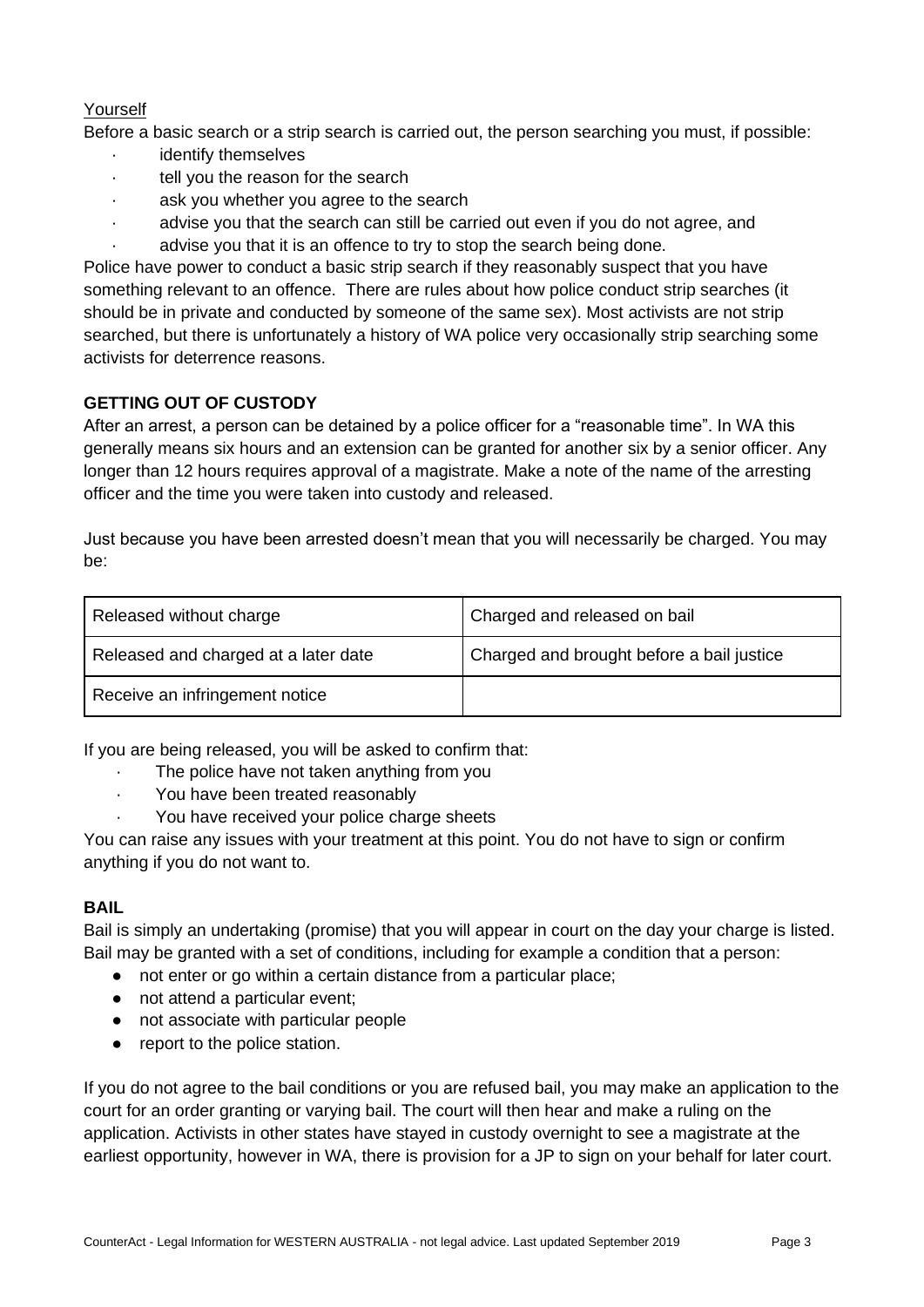## **KEEPING RECORDS**

If you are arrested, or you have been a witness to arrests or police violence involving other activists, keep a record of every detail: what, when, where etc. Write everything down as soon as possible and ensure you have contact details for witnesses. This information can be of critical importance in subsequent legal proceedings, either against you (for example, when you are charged with an offence), or against the police (for example, if you are issuing a complaint or suing them for injuring you or unlawfully arresting you).

There is no law that prevents you from videotaping or taking photographs while protesting if these events are taking place outdoors in a public place.

#### **Do I need police consent before filming at a public protest?**

No. Community protests are generally public events, not private conversations. So, it is not an offence to record these public events.

The Surveillance Devices Act WA 1998 makes it an offence to record private conversations without consent. But there is an exception, which allows recording if it is necessary to protect a person's lawful interests and that person consents (expressly or impliedly) to the recording. So, this means that you can lawfully record an incident if you're worried that Police are using or threatening excessive force.

### **Can Police take my phone or camera when I've recorded Police violence?**

Police are authorised to seize evidence of crimes. So, if police believe you have filmed activists committing an offence, the police may be entitled to seize your phone/camera. You could attempt to negotiate with police to provide them with the footage rather than the camera or note if its already live/public. If the police confiscate your phone and request that you provide them with the PIN code, you could question whether they have obtained a data access order from a Magistrate compelling you to provide the code. Always have a pin on your phone.

## **COMPLAINTS AGAINST THE POLICE**

If you have been injured by a police officer:

- see a doctor immediately, and ensure that they provide you with a written medical report describing your injuries, and photograph your injuries

- write down as much information as you can about the person or people who injured you including name, rank, police station, etc.

- write down the name of the last person to see you before you were injured and the first person to see you afterwards,

Police are under instructions to wear their identity badges at all times, but sometimes do not do so during demonstrations. The first avenue for complaints against police is the WA Police Service Police Conduct Investigation Unit, and further steps from there. Community activists are often frustrated by these processes.

## **COMMON CHARGES AND INTERACTIONS WITH THE POLICE**

Whilst it is not required, it is common practice for the police to enter into dialogue with people committing acts of political civil disobedience before arresting and charging them. Activists often have people in the role of "police liaison" to assist in clear communications and asserting rights.

**Protesting in a public place and 'move on' powers** A public place is any place that the public can enter, with or without payment. A police officer can ask you to leave a public place (move on) if they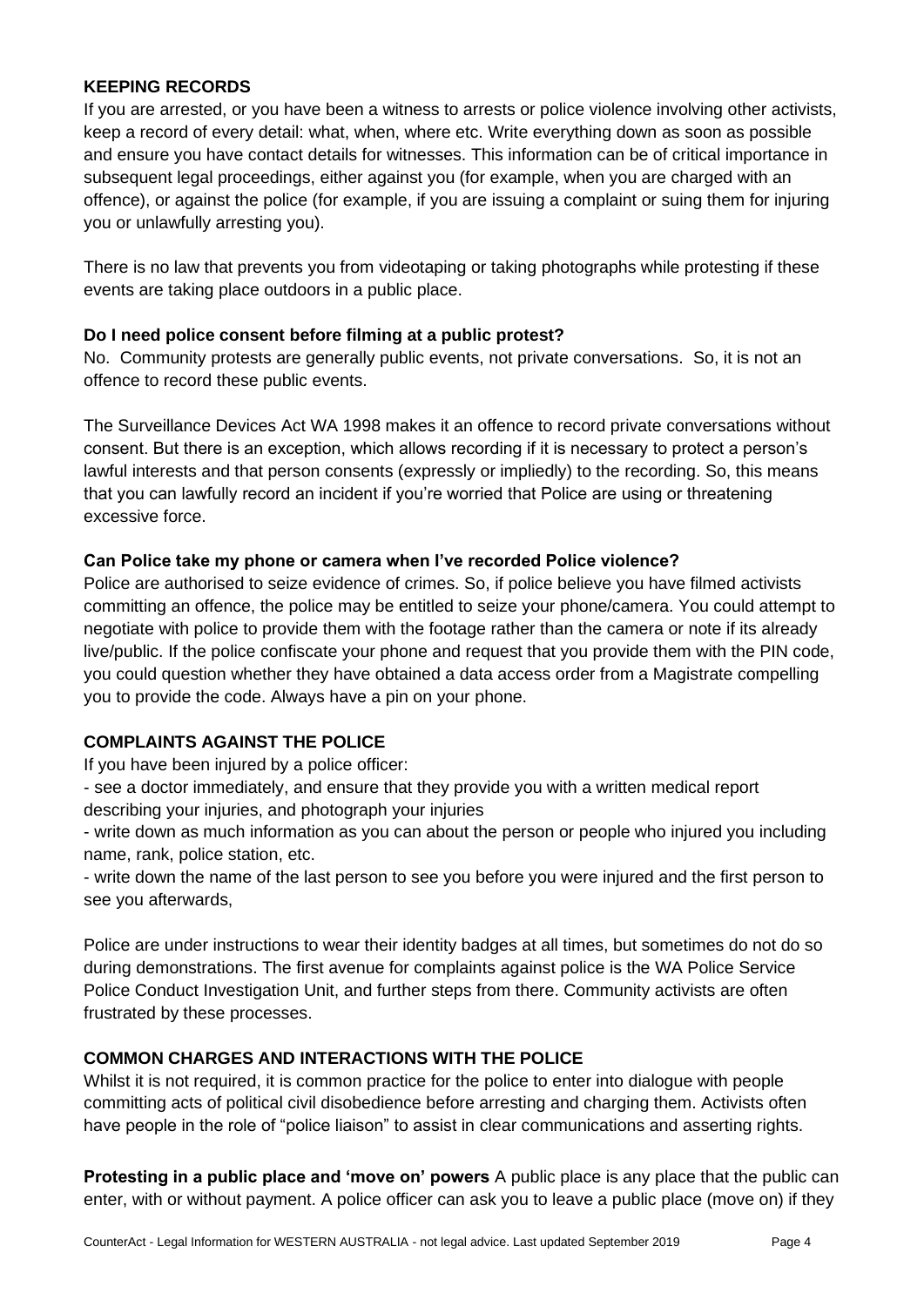reasonably suspect you are**:** Breaching the peace, Hindering, obstructing or preventing any lawful activity that is being, or is about to be, carried out by another person, Intending to commit an offence, Have just committed or are committing an offence.

## **POSSIBLE OFFENCES**

A move on notice isn't a criminal charge and won't appear on your criminal record. Failure to comply with a move on notice *is* a criminal offence, so you can be arrested and charged for breaching a move on notice.

#### **Obstruction of a public officer**

Hindering or obstructing a public officer is an offence. This includes Police, and other government workers, but generally not private contractors.

#### **Trespass - there are two ways you can commit trespass:**

1) going into a place without lawful excuse, or 2) staying in a place after being asked to leave. Police don't need to give you a warning first, but often will.

**Disorderly behaviour in Public** -To behave in a disorderly manner includes: a) to use insulting, offensive or threatening language; b) to behave in an insulting, offensive or threatening manner

### **Cause a traffic hazard or obstruction**

A person shall not unreasonably obstruct or prevent the free passage of any other pedestrian or a vehicle upon a path or carriageway.

## **CHARGES TO AVOID**

Include offensive language, weapons charges and assault. Being mindful of how your behaviour impacts other people, and the broader campaign at actions is useful, even if you feel passionate about the issue. Examples of where people have gotten charges they didn't anticipate could be swearing at an officer, having something like a camping or climbing knife on them, having drugs on them, or flailing when being arrested, and accidentally assaulting an officer.

#### **COMMON CONCERNS**

Many people new to campaigning and activism have serious concerns about having a criminal record and the impacts that may have on employment, including working with children, or travel. 100's of people in recent years - including teachers, doctors, lawyers and other professionals have participated in peaceful civil disobedience actions with relatively minor consequences, and have retained employment. However, you should always assess the risks for your own situation.

#### **What are the impacts of a criminal record?**

It depends on your circumstances, but often the impacts of a criminal record are often over-stated. Whilst some employment applications may require you to disclose your interactions with the justice system, many employers tend to be more concerned about issues relating to dishonesty or violence. That said, it is important you make a decision for yourself, and some government departments or employers may not look kindly upon civil disobedience activities.

#### **Will I always get a criminal record if I have been arrested and charged?**

The Courts will always have the discretion as to whether or not a conviction will be recorded against you. Often people without prior charges, and who have committed low level offences may not have